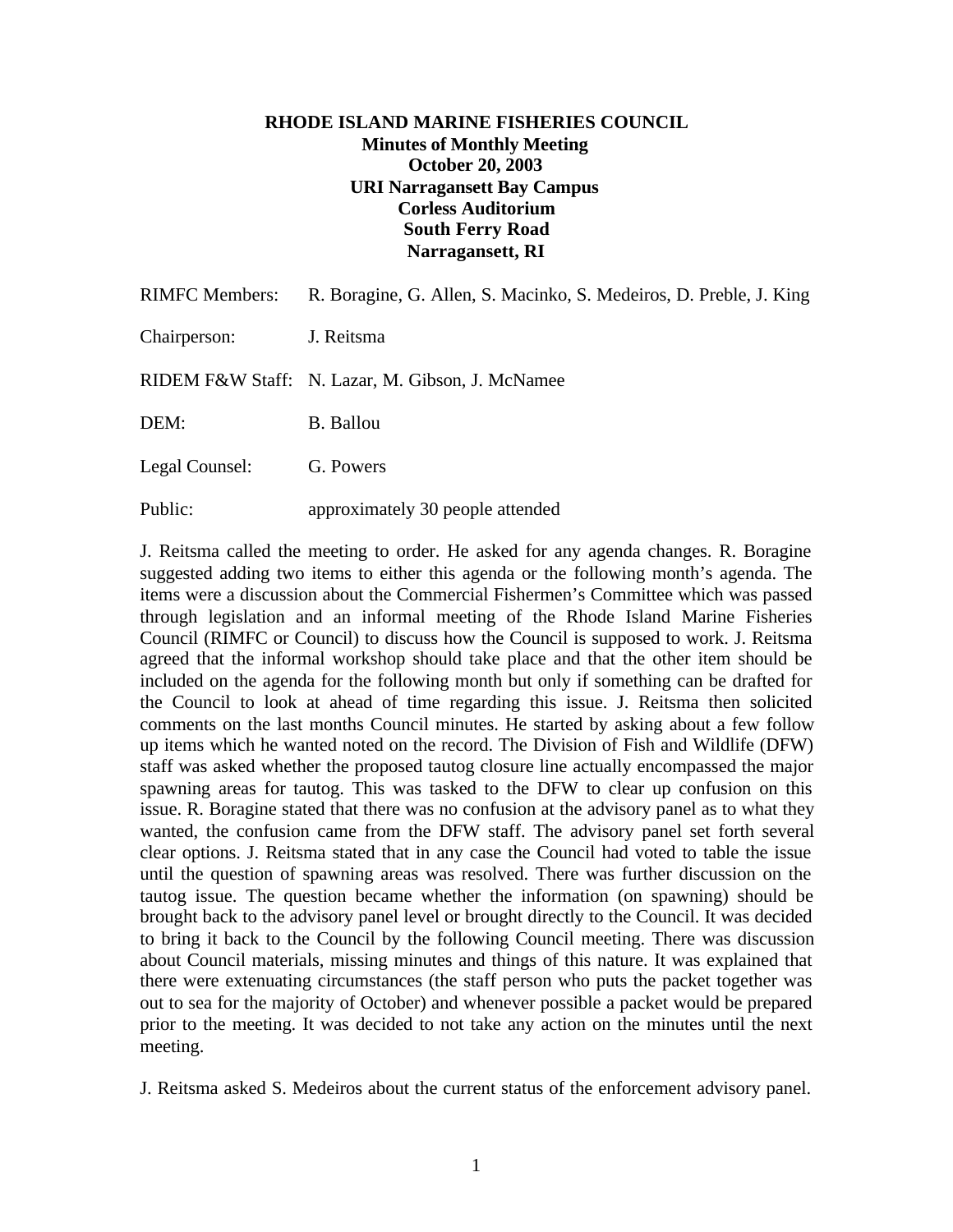S. Medeiros stated that the list of representatives to the enforcement advisory panel had been handed out to the Council. The current nominees are S. Medeiros as the chair, J. Rainone as a charter operator, T. Hoxsie as a floating trap representative, B. Getchel as a recreational boat representative with S. Segerson as his alternate, B. Wagner as a recreational shore fisherman, R. Mattiucci as a commercial rod and reel representative. There are still several user group vacancies to fill which include the Department of Environmental Management (DEM) enforcement, diver, dragger, gillnet, lobster, seafood dealer, and shellfishing representatives.

J. Reitsma stated that the last follow up item that he had noted from the previous meeting was shellfish management area opening concerns. He stated that R. Boragine would bring these concerns up at the next shellfish advisory panel meeting.

# **Advisory Panel Reports**

*Shellfish Advisory Panel Report*: R. Boragine stated that he was not at the shellfish advisory panel meeting. He went on to state that the scheduling conflicts which continually occur will be worked out at the following shellfish advisory panel meeting. R. Boragine then went into the minutes. He mentioned that the North Cape shellfish restoration project had come forward with a proposal to shut down the Smelt Brook Cove portion of Point Judith Pond for oyster seeding. No recommendation came from the shellfish advisory panel on this subject and the minutes stated that this issue would come before the RIMFC. M. Gibson stated that this issue was on the agenda for that evening.

#### **New Business**

*Proposal to modify aquaculture operation:* D. Alves of the Coastal Resource Management Council introduced the application. Mr. Roebuck, the person applying for the modification, was in attendance to answer any questions. D. Alves stated that this was simply a modification to an existing aquaculture operation. The modification was to use a dredge to harvest the oysters which were seeded within the aquaculture area. No other interested parties had raised any concerns with the modification. **D. Preble commented that he felt this was an improvement to the original assent and made a motion to accept the request for modification. S. Medeiros seconded the motion. The motion was unanimously approved.**

*Proposed members for the floating fish trap advisory panel:* G. Allen, in the absence of K. Ketcham, introduced the commercial nominees for the floating fish trap advisory panel. The small trap nominees were T. Hoxsie and A. Glidden, and for large traps the nominees were J. O'Donnell and A. Parascondola. **G. Allen then made a motion for the Council to approve those four members for the floating fish trap advisory panel. R. Boragine seconded the motion. G. Allen then added one further item, he had passed out an alternate resume before the meeting for R. Geldard as an alternate for D. MacPherson. G. Allen made a motion to accept this nominee as an alternate on the floating fish trap advisory panel. The motion was seconded by R. Boragine. The motion was unanimously approved by the Council.**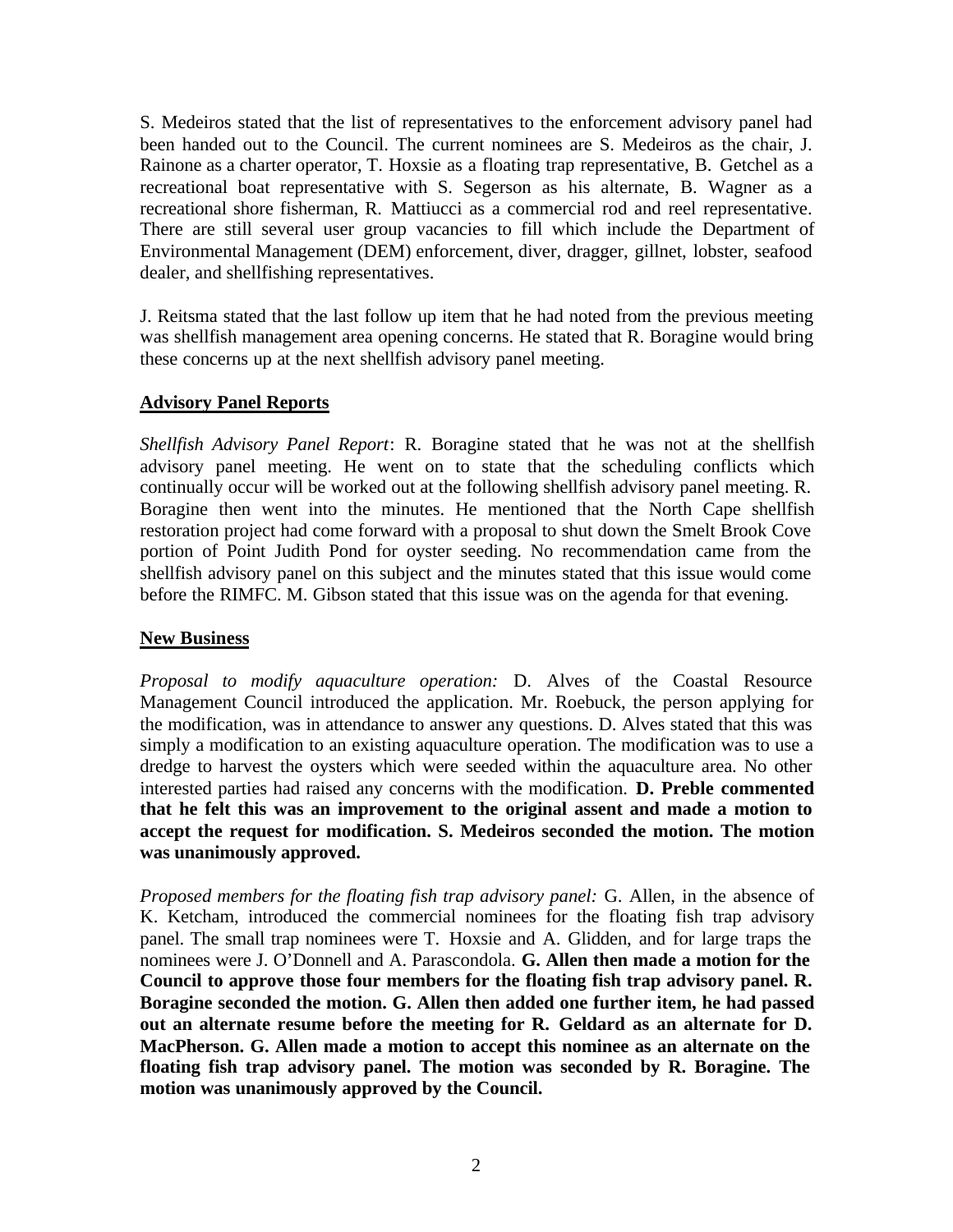*Changes to advisory panel membership lists:* R. Boragine brought forward the first change. The change was to the tautog advisory panel. M. Bucko had introduced A. Latinville as an alternate for the bait and tackle shop user group on the tautog advisory panel. **R. Boragine made a motion to accept this nominee as an alternate on the tautog advisory panel. G. Allen seconded the motion. The motion was unanimously approved.** There was discussion on how to fill the vacancies which exist on the enforcement advisory panel. R. Boragine requested that S. Medeiros email him the list which S. Medeiros presented to the Council that evening so that he could look for individuals to fill those vacancies. J. Reitsma asked J. McNamee whether there was anything further for this agenda item. J. McNamee stated that much of what he was going to cover was covered by the Council members but added one item. He had included updated advisory panel lists for both tautog and summer flounder reflecting the changes which the Council had approved at the previous months meeting. J. McNamee requested that the Council members help him fill in any of the blanks which exist as far as addresses and phone numbers on the lists. J. Reitsma added one final item, the chairman of the lobster advisory panel (to replace S. Cobb) had not been resolved at this point in time. S. Macinko declined the position. R. Boragine commented that the lobster advisory panel and the shellfish advisory panel both meet more frequently than they need to. He felt that this is one of the items that should be discussed at their informal workshop. J. Reitsma agreed that this would be the appropriate place to discuss this issue.

*Proposal to close a section of Pt. Judith Pond:* N. Lazar stated that the request had been included in the Council information documents. He explained that the request was to close down a portion of Point Judith Pond for the seeding of oysters. He went on to state that the Division didn't support this request, they did not feel that allowing shellfishing in this area would detrimentally affect the oyster seed which would be brought in to the area due to existing regulations in the pond. M. Gibson stated that this closure would occur in a management area therefore changes could be enacted without a public hearing therefore he stated that the Council should weigh in if they had comments on this topic. The shellfish advisory panel had not made any comments on this issue. J. Reitsma suggested taking this topic back to the shellfish advisory panel one more time because it was suggested that the item may not have been on the original agenda therefore interested parties may not have had an opportunity to comment.

A second scheduling problem was brought up. A meeting regarding groundfish was scheduled for the same day as the next Council meeting therefore R. Boragine suggested moving the meeting to the following week, November  $10<sup>th</sup>$ . This was agreed to by the Council.

*804 spending proposals:* M. Gibson stated that an outline of the 804 spending had been provided and was open for discussion. He went on to state that he would recommend looking it over and getting back with comments at the next Council meeting because they had just received the info that evening. R. Boragine made some comments about the comparative gear studies and suggested that the DFW get assistance from commercial fishermen when outfitting the new research vessel, stating that the DFW should not try to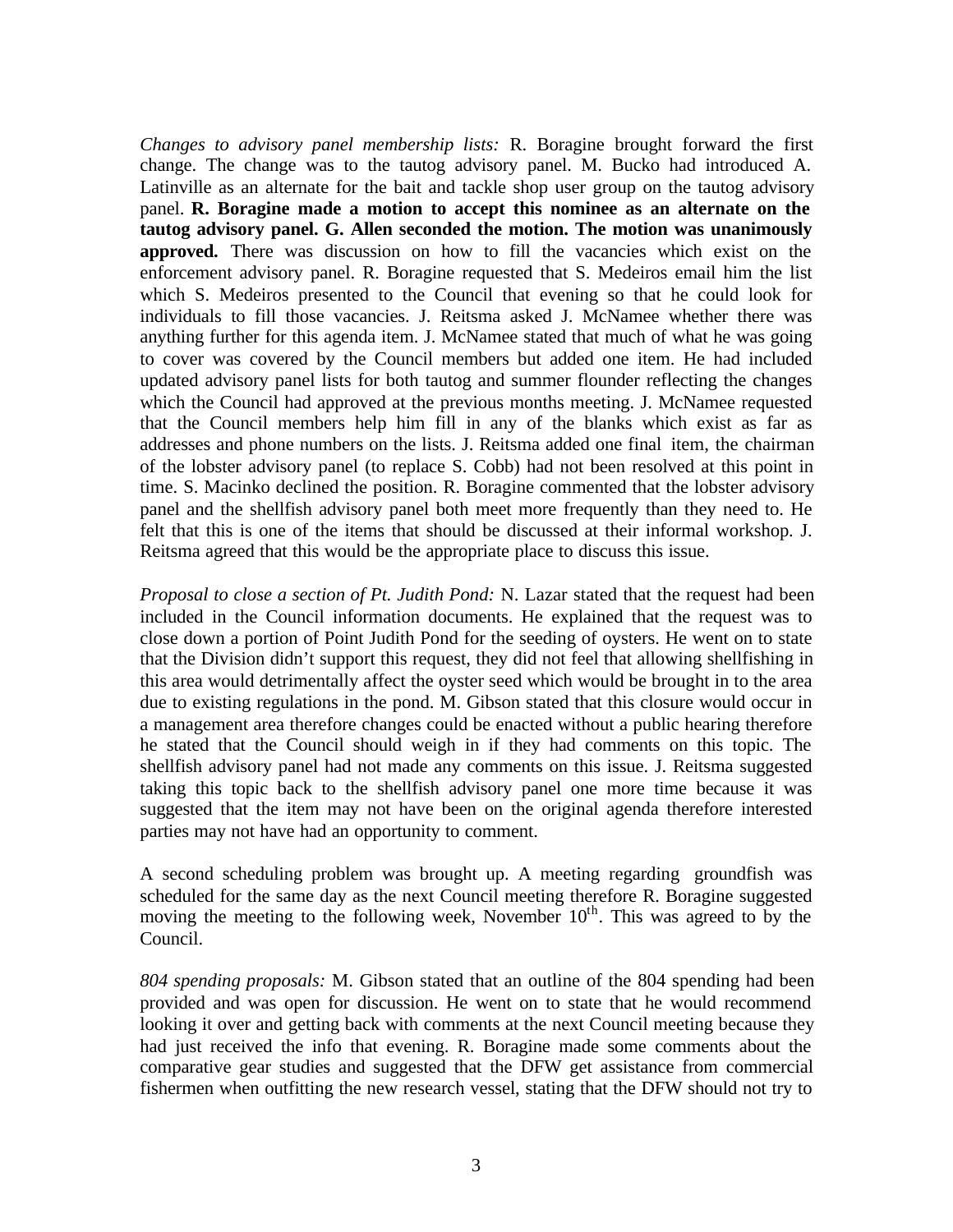recreate what the TJ Wright does. M. Gibson stated that the DFW has no intentions of recreating the work that the TJ Wright does but the DFW has to be able to compare data between the two vessels, therefore they must conduct gear comparison studies. The DFW would look in to getting help from commercial fishermen to do these studies.

## **Old Business**

*Council action on October 14, 2003 public hearing proposals*: J. Reitsma stated that this presentation was not an extension of the public comment period. Therefore the presentation was strictly for the Council and he hoped that the discussions could stay focused on the Council deliberations.

M. Gibson gave the slideshow presentation. The first slide was regarding an amendment to the current lobster commercial regulations to specify lobster trap vent locations. This amendment was brought forward from the lobster advisory panel to alter the current regulations in order to legalize the common practice of including escape vents in only the terminal chamber of an in-line lobster pot. There were no public comments made at the public hearing. **S. Medeiros made a motion to recommend to the Director that he adopt the changes to the regulations regarding the lobster trap escape vent locations. R. Boragine seconded the motion. The motion was unanimously approved**.

The second slide dealt with the adoption of regulations establishing an exemption certificate for lobster dealers allowing them to sell lobsters taken from area 3 that are smaller than the area 2 minimum gauge size. This was brought to public hearing to adopt these regulations, which were originally filed as emergency regulations. One comment was received from Chief Hall where he suggested changing the language of section 15.11.1-1 (b) to "all shipments containing lobsters not conforming to the minimum size", which would replace "all lobsters not conforming to the minimum size". This change would ease the burden on the dealers by not having to sort through thousands of pounds (in some cases) of lobsters to comply with the regulation. Written comments were received from the Rhode Island Lobstermen's Association in which they stated that they supported both of the lobster public hearing issues. **S. Macinko made a motion to recommend to the Director to adopt these regulations. R. Boragine seconded the motion. S. Medeiros asked for clarification of the motion stating that the motion should be to recommend that the regulations be approved with the changes as suggested by Chief Hall. The motion was so amended. The motion was unanimously approved.**

The next slide proposed amending regulations 3.9,  $7.11.2\n-1(9)$ ,  $9.2(e)$ ,  $15.5.1(e)$ ,  $15.8(e)$ , and  $15.14.1-10(d)$  in order to include citation to R.I. Gen. Laws § 42-17.7-9: These amendments were brought forward to update the regulation book with the current AAD rules for appeal. There were no public comments made at the public hearing. **R. Boragine made a motion to recommend to the Director that he adopt the changes. G. Allen seconded the motion. The motion was unanimously approved.**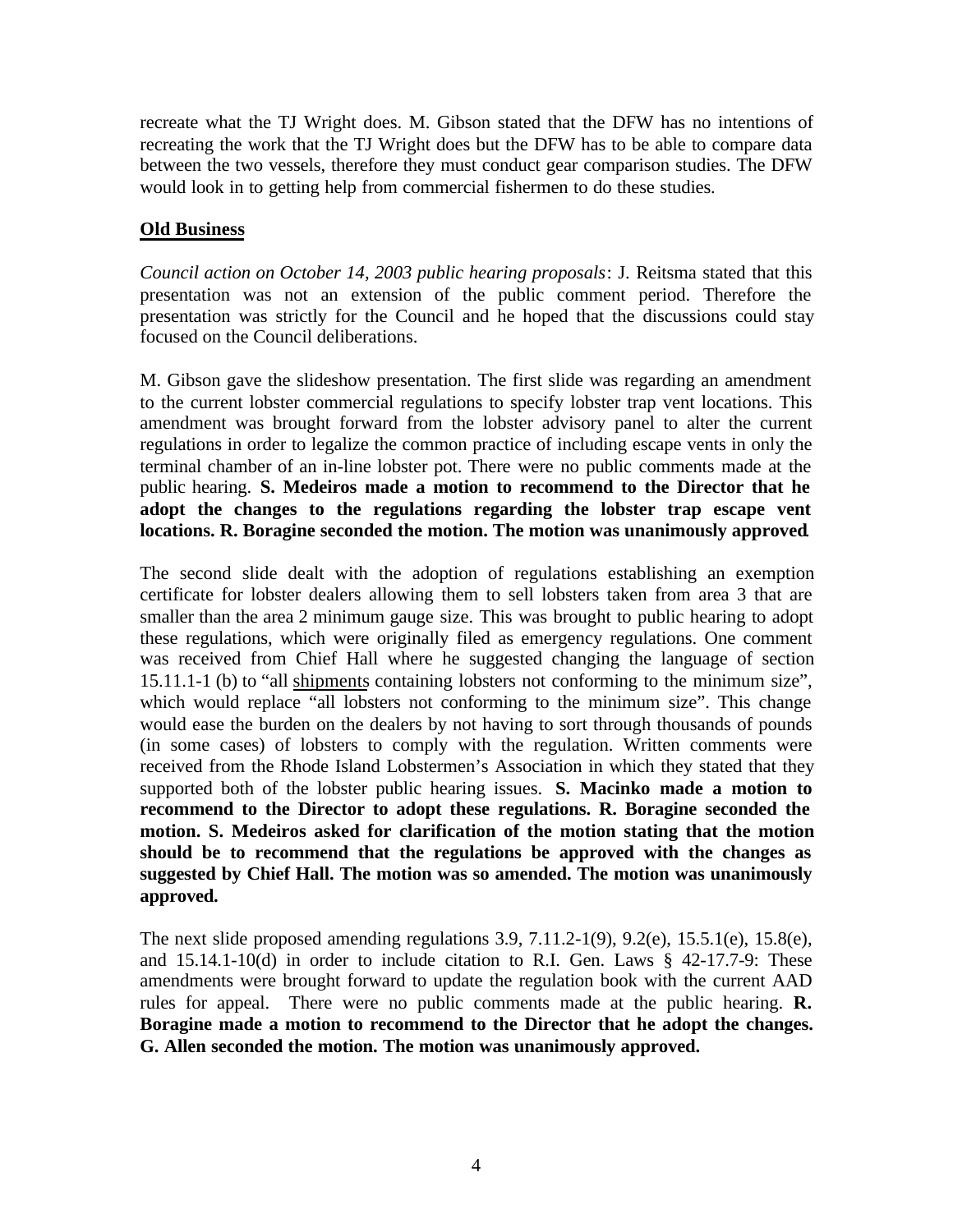The next slide was a proposal to modify the weekly landing permit program for the commercial scup fishery. These changes were brought to public hearing to modify certain rules concerning the scup weekly landing permit program in order to improve the way the program will run. There were no public comments made at the public hearing. **S. Medeiros made a motion to recommend that the Director adopt the changes. R. Boragine seconded the motion. The motion was unanimously approved.**

The next slide was a proposal to modify possession limits and triggers for the commercial black sea bass fishery: These were proposals to modify possession limits and allocation triggers for the commercial black sea bass fishery for the year 2004. There were no public comments given at the public hearing. **G. Allen made a motion to recommend that the Director adopt these changes. S. Medeiros seconded the motion. The motion was unanimously approved.** R. Boragine made a statement regarding the need for more communication on possession limit changes and closing of fisheries between the industry and DFW.

The next slide was a proposal to modify possession limits, seasons, and quota allocations for the commercial summer flounder fishery. They included proposals from the DEM and various industry groups. Several comments were given at the public hearing including several written comments which were received by DEM. All of these comments were included in the Public Hearing Comments document which had been handed out to the Council before the meeting. J. Reitsma began by asking M. Gibson what the DFWs position was on the 80,000 pound research set aside. M. Gibson stated that he approved of the idea but wanted to restate that if this was to take place in 2004, it would have to come out of the State's allocation. It may be possible to get fish from the federal research set aside but this would not be possible until 2005 at the earliest. J. Reitsma asked if there was a motion about the research set aside. D. Preble suggested that the Council should decide on an allocation scheme before deciding on the research set aside because he felt the allocation may affect people's decisions on the research set aside. J. Reitsma asked about discussion on the aggregate landing proposal which had been brought up at the public hearing. M. Gibson stated that this could not be formally brought up at the public hearing because the Council had not recommended bringing this item to public hearing and as a result of this, the aggregate landing proposal was not put in to the Public Hearing Summary Document. As far as the DFW's position on an aggregate landing proposal for summer flounder, the DFW felt that this would not be advisable until the scup weekly landing permit program was working better than it did in its first year and he went on to state that the DFW was currently putting a weekly landing program together for spiny dogfish. Both of these smaller scale programs will be a good platform to work off of for a summer flounder program, but the DFW needs more experience with these smaller programs before getting into a larger program like summer flounder. J. Reitsma stated that the letter from C. Brown, which was in support of an aggregate landing program for summer flounder, was one of the more eloquent letters he had read recently and stated that he feels DEM should seriously consider moving in this direction but at the same time he understands the constraints M. Gibson had mentioned. R. Boragine stated that the majority of the problems with the scup program were due to miscommunication. He also stated that industry and the DFW should get together to discuss setting up this program,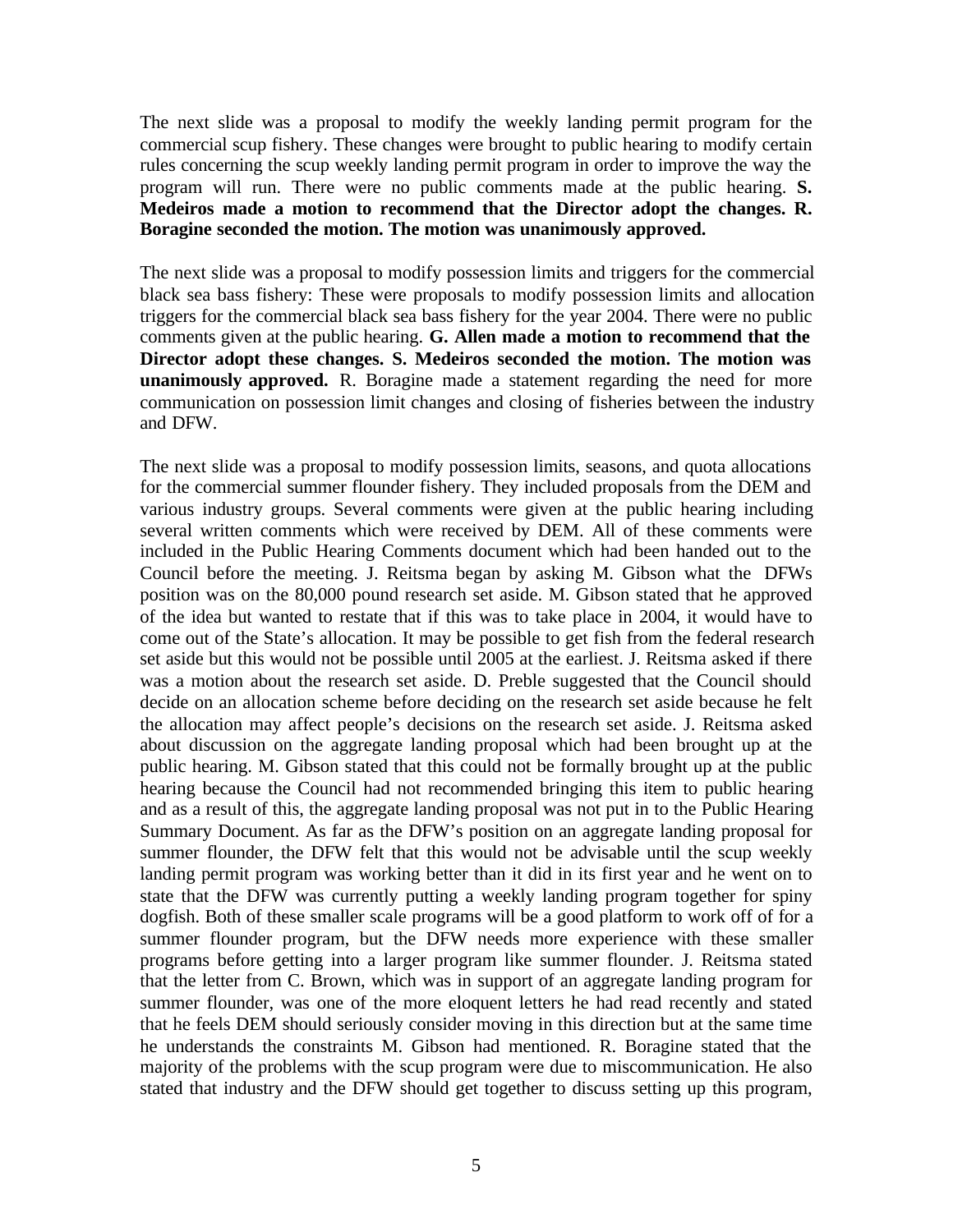which he felt the industry had almost completely planned out at this point, because not invoking some sort of program at this point was putting an unnecessary economic burden on commercial fishermen. D. Preble stated that he supported option 3 because it does not negatively impact the winter fishery and will get the summer fishery through July which is the problem period. S. Medeiros asked M. Gibson if he thought the option 3 summer allocation would make it through until close to the end of the sub period or if it would close very early. M. Gibson stated that he did not think the allocation would last for the entire sub period but that he was not prepared to give a specific date as to when he thought the fishery would shut down. R. Boragine stated that he thought it would eliminate the September/October fishery and may even close earlier. B. Mattiucci stated that he felt the Council wasted too much time talking about aggregate landings when it wasn't even a proposal and ended by stating to the Council that they should be careful not to split there votes between option 2 and option 3 because that would cause option 1 to become approved by default. K. Kyle on behalf of the Commercial Rod and Reel Fishermen's Association stated that the Council had voted previously to combine the two summer periods in to one, but the Director, for pertinent reasons at the time, decided not to go with this option. The reason this decision was made at the time, such as lack of discussion on why combining the sub periods would be advantageous to State fishermen, have now been corrected and brought forward. K. Kyle just wanted to make sure that the Council understood the position of those who supported option 3, it was the most equitable way to divide up the quota and at the same time attempt to solve the summer closure problem. B. Knight stated that almost all of the species which are managed have been divided up into historical landing allocations. He went on to state that option 1 was based on the historical landings and he did not feel that the Council should vote to go away from these historical landing allocations. A. Conti of the Marine Trades Association stated again that they supported option 3 as the most equitable way of allocating the summer flounder quota for next year. J. Reitsma asked G. Powers if the aggregate landings discussion was legally prohibited from being discussed at this time. G. Powers stated that the public hearing notice was written broadly enough to allow for this discussion to take place, even though it was not presented formally at the public hearing. **D. Preble made a motion to adopt option 3 and alternative 1 which was the 80,000 pound research set aside during the winter 1 period. S. Medeiros seconded the motion.** R. Boragine stated that industry did not support the research set aside because they were given no data as to how this would benefit the industry. He then restated that he did not support option 3. G. Allen stated that he did not support the research set aside because it had to come out of the state quota. S. Macinko asked M. Gibson if the 29% that the DFW proposed in their option (option 2) was not fully consumed, would this excess quota roll into the next sub period? M. Gibson stated that it would be equally divided into the remaining sub periods of the same year. S. Macinko stated that he understood the math provided for option 2 but did not feel there was any mathematical basis presented for option 3. S. Medeiros and R. Boragine discussed the pros and cons of the research set aside once again and, convinced by R. Boragine's argument, stated that he and D. Preble could amend their motion. **Due to the compelling arguments, D. Preble amended his motion. The motion on the table was now to adopt option 3 without alternative 1. S. Medeiros seconded the amended motion. The Council voted 3 for the motion and 3 against the motion. The Chairman declined to break the tie**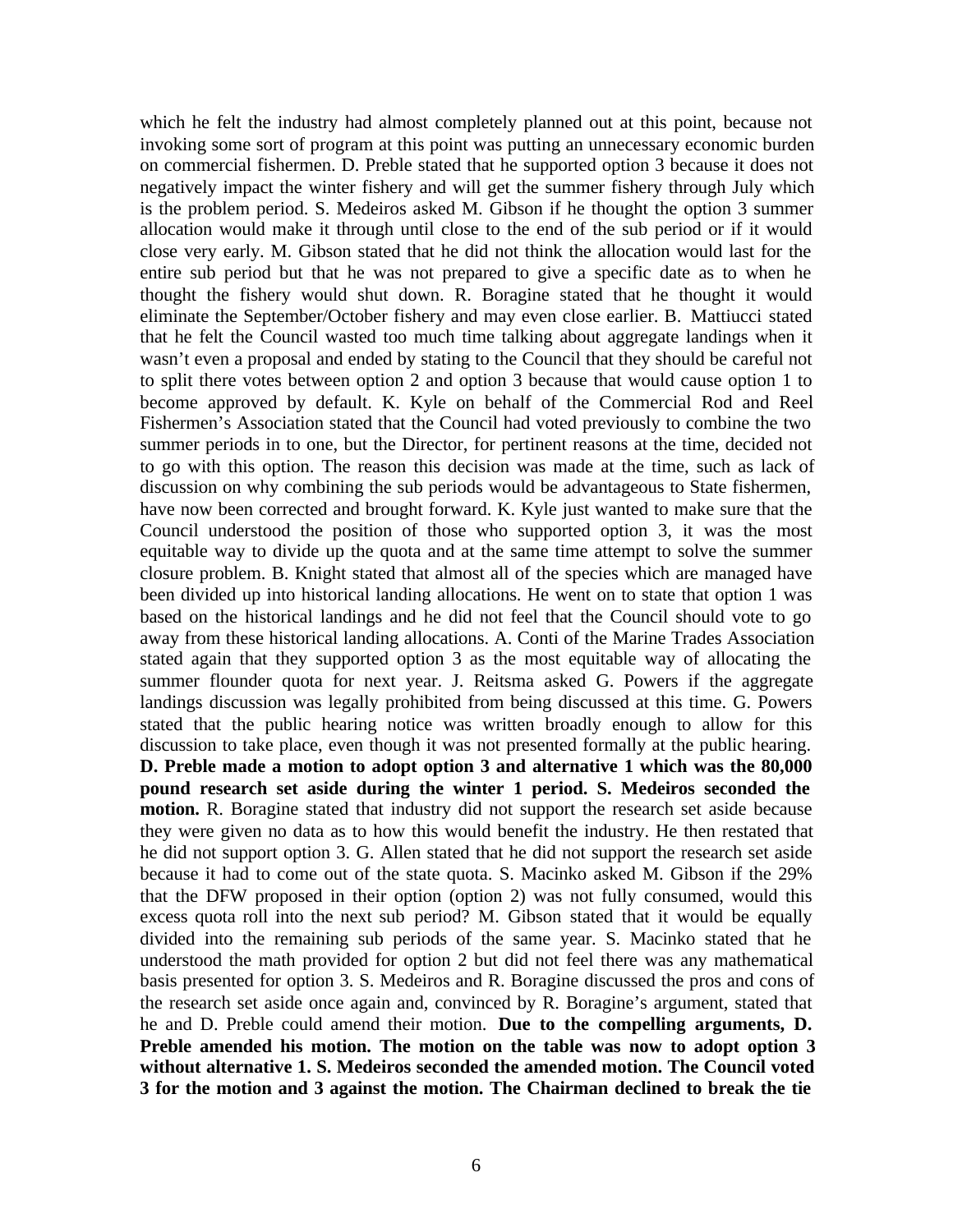#### **by voting. The motion did not pass. S. Macinko made a motion to adopt option 2 without alternative 1. The motion was seconded by G. Allen. The Council voted 5 for the motion and 1 against the motion. The motion passed.**

The next slide was a proposal to receive public comments on the DEM proposed Management Plans for the Shellfish, Finfish, and Crustacean sectors. There were no public comments presented at the public hearing. R. Boragine stated his comments were concerning the licensing entrance/exit ratios. R. Boragine stated that he felt it was not a good idea to begin giving out any new licenses at this time because we do not have a good handle on effort yet. **R. Boragine made a motion to stay at status quo with regard to the license regulations, in other words no entrance/exit ratios should be imposed at this point in time. G. Allen seconded the motion.** There was further discussion on the motion. J. King on behalf of the Rhode Island Shellfisherman's Association stated that they supported entrance/exit ratios but with some modifications. Their recommendations were to allow student licenses, at the end of their eligibility, to upgrade to either a basic harvest shellfish license or a full endorsement license as long as they can demonstrate participation. Due to the entrance of these students, they felt that an entrance/exit ratio of 3 to 1 would be more appropriate. J. Reitsma stated that they would deal with the motion that was on the table but would go back to the student licensing afterwards. D. Preble stated that he was also uncomfortable with any entrance/exit ratios because he too felt we did not have a good handle on effort but posed the question to M. Gibson as to when we would have a better handle on effort. M. Gibson stated that even under the current licensing regime it will be difficult to ascertain effort but it may be possible by the end of next year. **The Council unanimously approved the motion as proposed by R. Boragine.**

The next slide was a proposal to receive public comments on amendments to the commercial fishing licensing regulations regarding the availability of licenses and endorsements in 2004**.** Several comments were given at the public hearing. All of these comments were included in the Public Hearing Comments document which had been handed out to the Council before the meeting. The slide gave a list of the major changes to the licensing regulations. J. Reitsma stated that they should revisit J. Kings student license proposal before they went into this list. He went on to state that automatically allowing student licenses to become full endorsement licenses would not be possible because there are no constraints on entrance into the fishery. However, J. Reitsma stated that going from a student license to a basic harvest license with some stipulations for proving their participation in the fishery would be more acceptable. **R. Boragine made a motion to allow anyone who has a student license that is about to expire to continue fishing on that student license for one year until this situation is resolved. Due to the uncertainty with statutory rules on student licenses, R. Boragine withdrew his motion.** The discussion now went in to the list of major changes presented on the slide. The change in language regarding the over 64 shellfish license was changed to 65 and over. This was brought up by J. King and he stated he did not support this. B. Ballou pointed out that there was an error in the wording on the slide and in the summary document. The change was in language only and not in substance. **R. Boragine made a motion to change the license commonly referred to as "over 64" to "65 and over"**